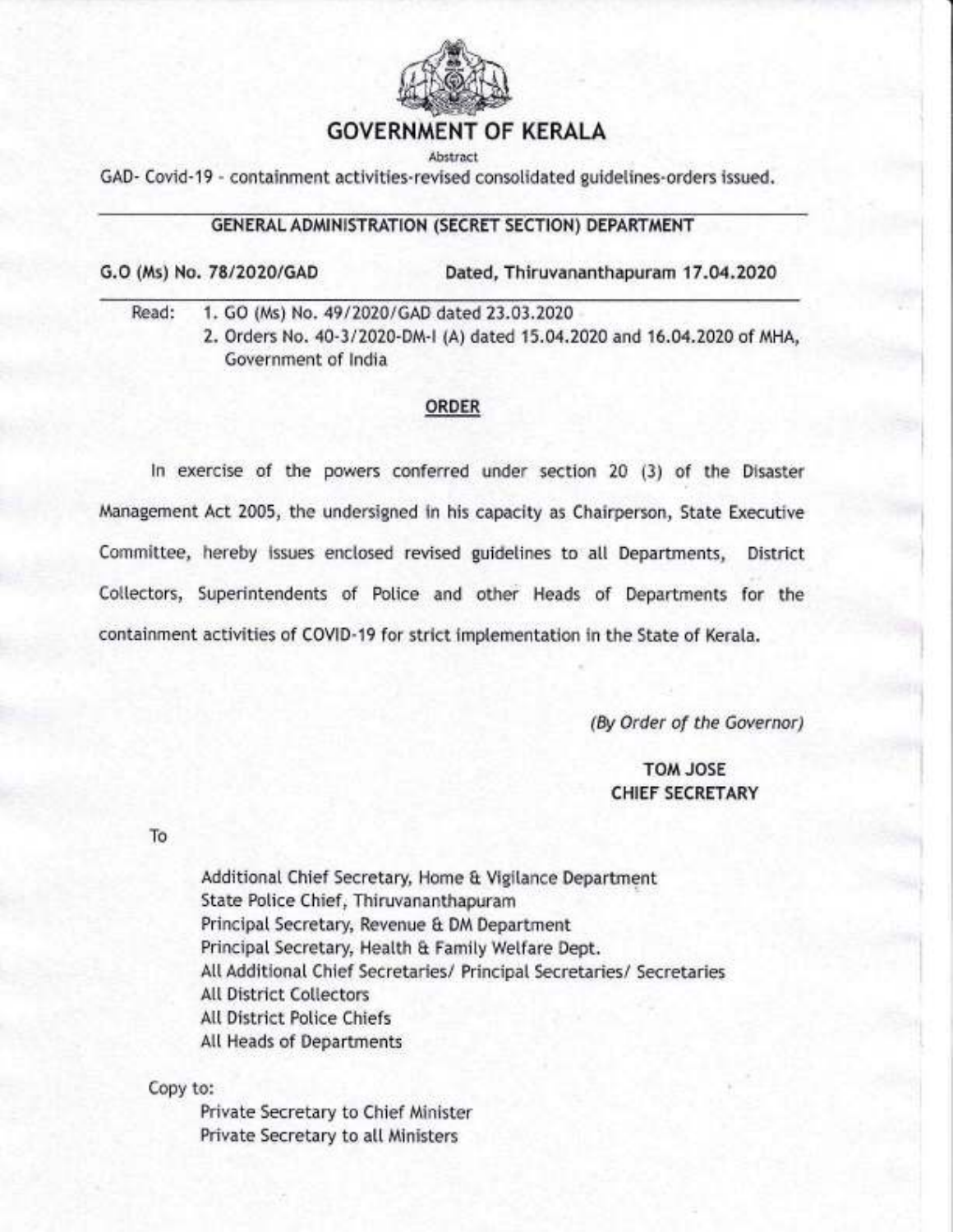Special Secretary to Chief Secretary<br>Director, I&PRD/Web and New Media Copy/ Stock file

Forwarded/By order **SECTION OFFICER**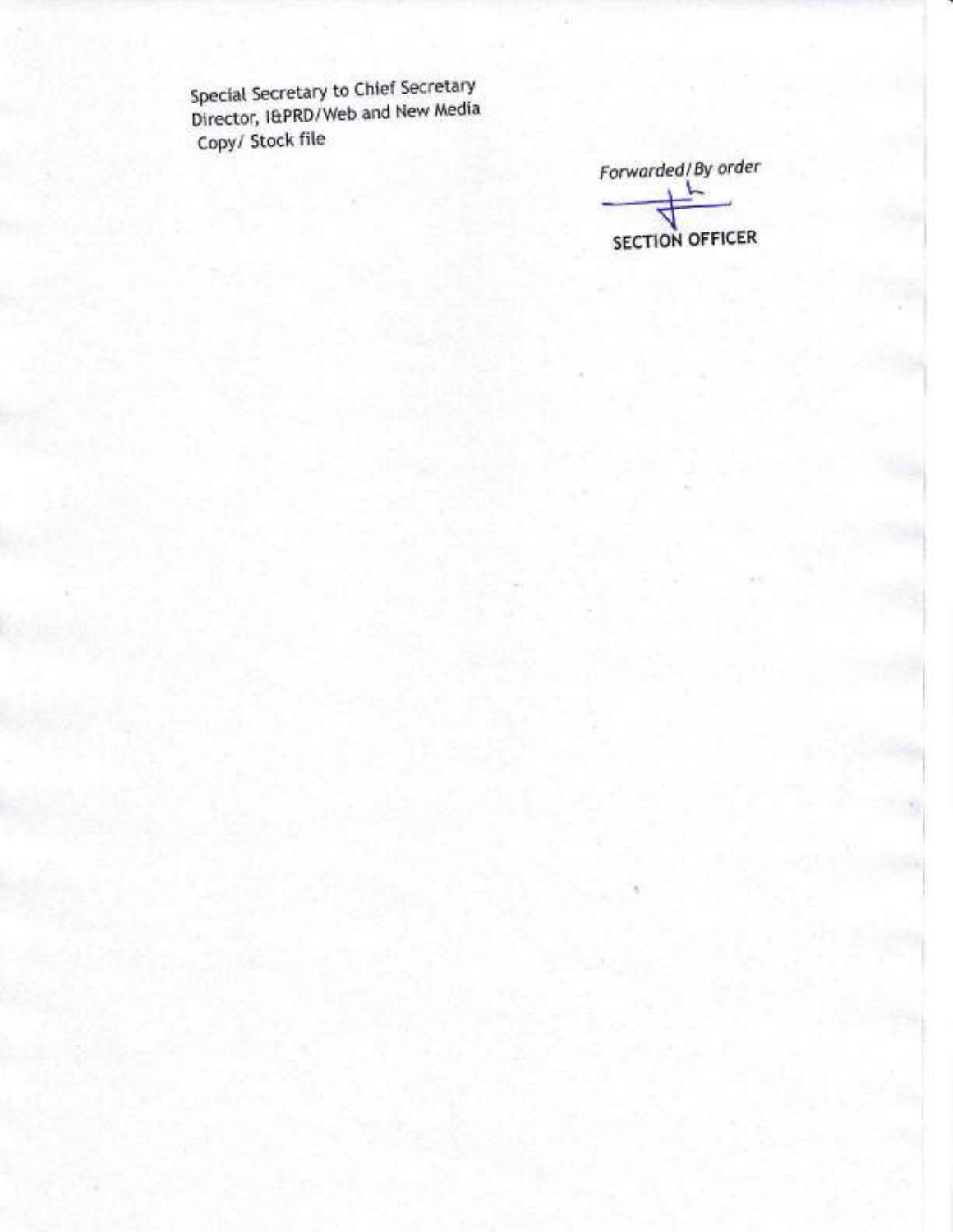Revised Guidelines on the measures to be taken by departments of Government of Kerala, District Collectors, District Police Chiefs and HoDs and other for containment of COVID-19 in the State.

a\

Ref: Ministry of Home Affairs (MHA) order No. 40-3/2020-DM-1(A) dated 15<sup>th</sup> April, 2020 and dated 16<sup>th</sup> April, 2020.

- 1. Cordoning off the hotspots and highty affected districts completely and implementing very stringent restrictions in these areas.
- 2. Reducing human to human contact in all other areas by reducing the movement for non essential services, white securing the State boundaries other than for emergency passenger and goods transportation and continued screening.

Hotspots witt be defined and notified from time to time by H&FWD, Government of Kerala.

Districts will be classified into the following categories based on the number of cases and disease threat.

| <b>Districts</b>                                           | <b>Status</b>                                                                   |
|------------------------------------------------------------|---------------------------------------------------------------------------------|
| Kasaragod<br>Kannur<br>Kozhikode<br>Malappuram             | Complete Lockdown till May<br>3rd                                               |
| Pathanamthitta,<br>Ernakulam<br>Kollam                     | 24 <sup>th</sup><br>Lockdown<br>till<br>April<br>Partial relaxation thereafter. |
| Alappuzha<br>Trivandrum<br>Palakkad<br>Wayanad<br>Thrissur | 20 <sup>th</sup><br>Lockdown till<br>April.<br>Partial relaxation thereafter.   |
| Kottayam<br>ldukki                                         | Lockdown till 20 <sup>th</sup><br><b>Relaxation thereafter</b>                  |
|                                                            |                                                                                 |

1

 $\boldsymbol{\mathsf{m}}$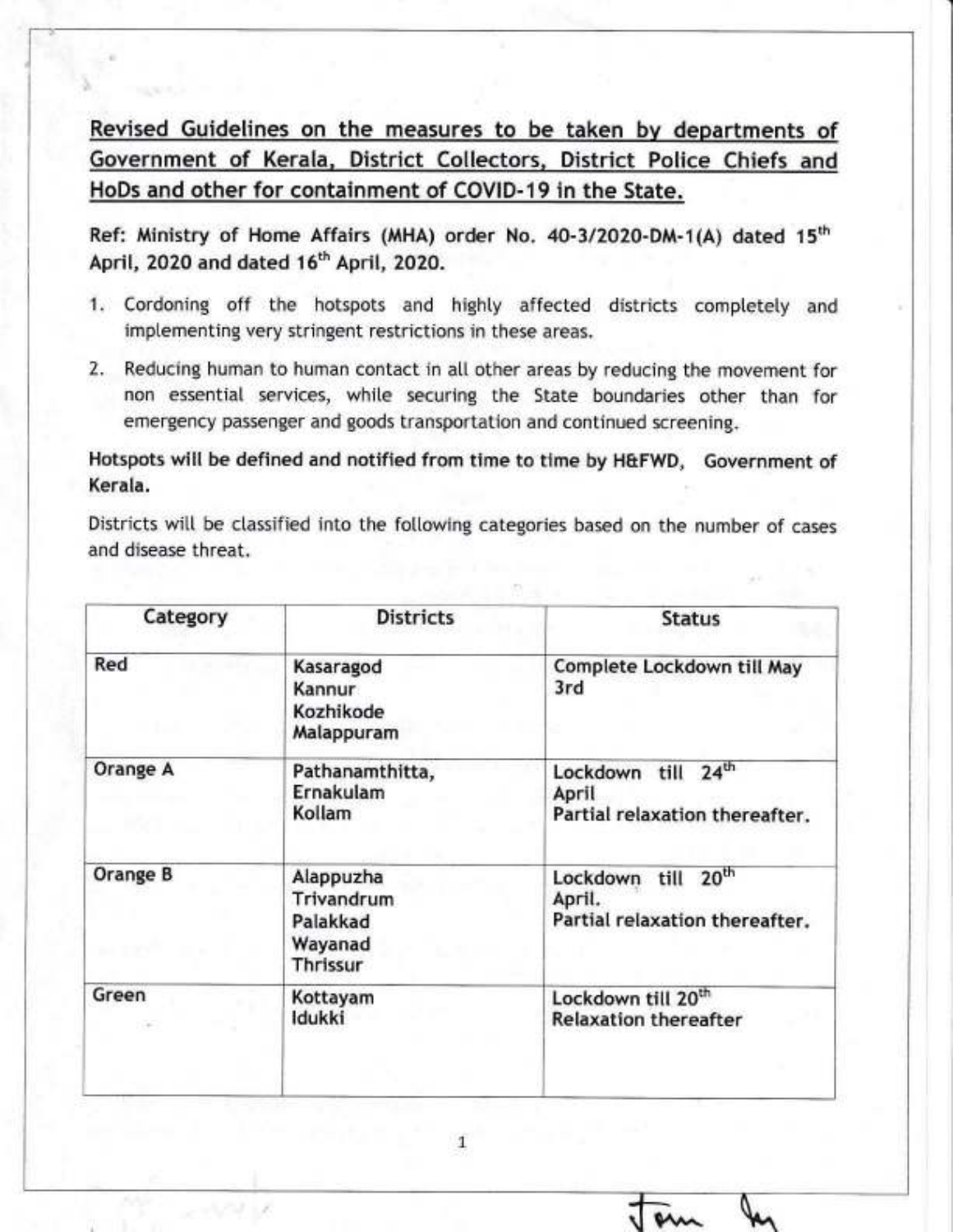- 1. With the extension of the lockdown period, the following activities will continue to remain prohibited across the state until 3rd May, 2O2O including red districts; duly following the SOPs outlined by Govt. of lndia.
- 1.1 All domestic and international air travel of passengers, except for movement, inter and intra state of all medical and veterinary personnel, scientists, nurses, para-medical staff, lab technicians, mid-wives and other hospital support services inctuding ambutances and security purposes.
- 1.2 All passenger movement by trains, except for security purposes.
- 1.3 lnter district pubtic transport of atl kinds.
- 1.4 Metro rail services.
- 1.5 lnter-district and inter-state movement of individuats except for medical reasons or for activities permitted under these guidetines
- 1.6 All educational, training, coaching institutions and other similar establishments.
- 1.7 All industrial and commercial activities other than those specifically permitted under these guidetines.
- 1.8 Hospitality services other than those specifically permitted under these guidelines.
- 1.9 Taxis including auto rickshaws and services of cab aggregators.
- 1.10 All cinema halls, malls, shopping complexes, gymnasiums, sports complexes, swimming poots, entertainment parks, theatres, bars, auditoria, assembty hatls and similar places.
- 1.11 All social/ political/ sports/ entertainment/ academic/ cultural/ religious functions/ other gatherings.
- 1.12 All religious places/ places of worship shall be closed for public. Religious congregations are strictty prohibited
- 1.13 In case of funerals and weddings, congregation of more than twenty persons will not be permitted.

In addition, borders of the Red districts and hotspots (panchayat/village) would be sealed with a maximum of two entry/exit point for suppty of essential goods and services.

 $\overline{A}$  $\sqrt{m}$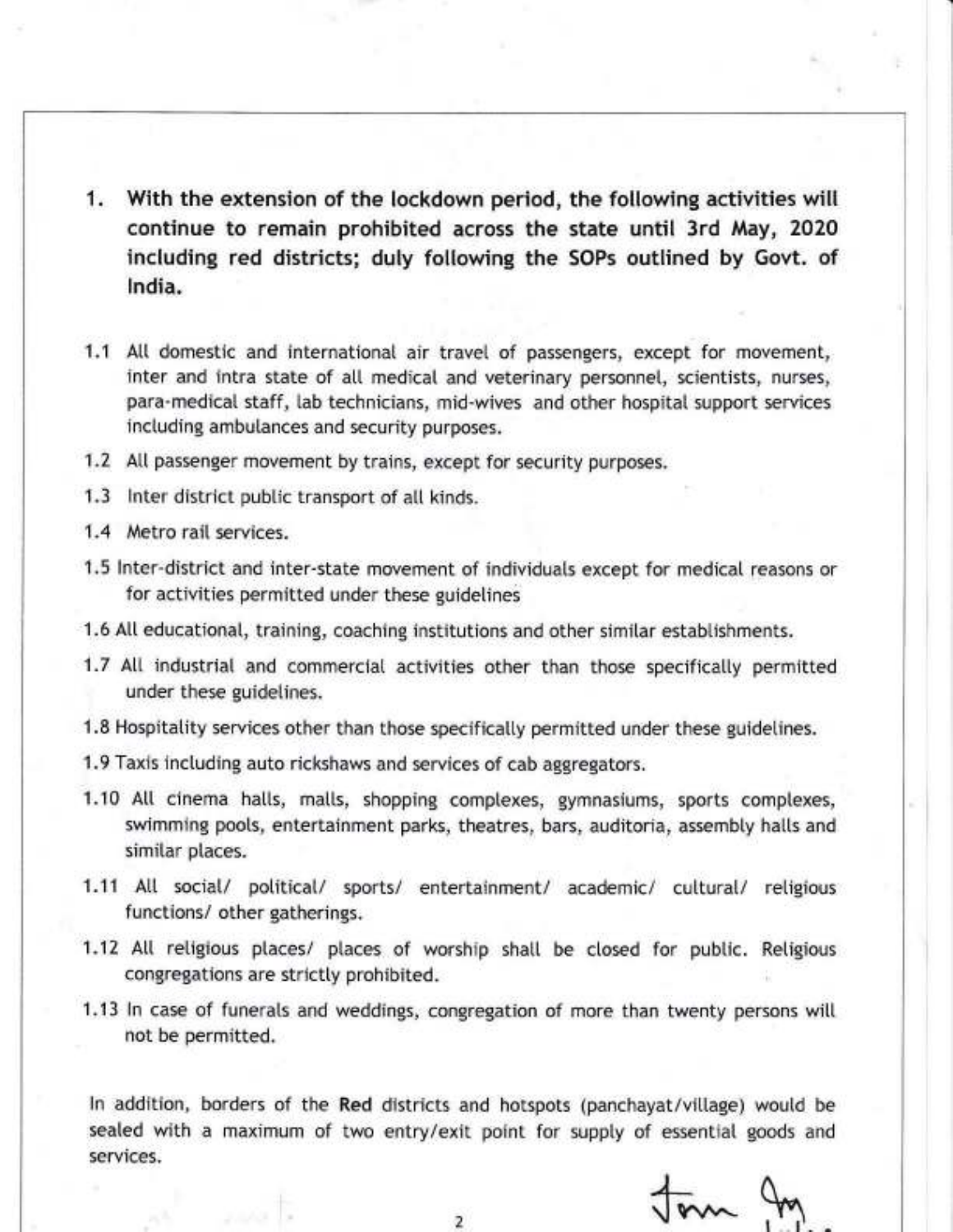# 2. Selected permitted activities allowed with effect from:

- a. 24<sup>th</sup> April in Orange A districts
- b. 20<sup>th</sup> April in Orange B districts

except the hotspot areas within Orange A and Orange B districts; duly following the SOPs outlined by Govt. of lndia.

# 2-1 Alt health services (including AYUSH) to remain functional, such as:

- 2.1.1 Medical laboratories and collection centers.
- 2.1.2. Pharmaceutical and medical research labs, institutions carrying out COVID retated research.
- 2.1.3. Veterinary hospitals, dispensaries, clinics, pathology labs, sale and supply of vaccine and medicine.
- 2.1.4. Authorized private establishments, which support the provisioning of essential services, or efforts for containment of COVID-19, inctuding home care providers, diagnostics, and suppty chain firms serving hospitats.
- 2.1.5. Manufacturing units of drugs, pharmaceuticals, medical devices, medical oxygen, their packaging materiat, raw material and intermediates.
- 2.1.6. Construction of medical/ health infrastructure including manufacture of ambutances.
- 2.1.7. Movement, inter and intra state, including by air of all medical and veterinary personnel, scientists, nurses, para-medical staff, lab technicians, mid-wives and other hospital support services, including ambulances.
- 2.1.8. Pre-monsoon sanitation and preventive activities by Health department and local bodies.

## 2.2. AlI agricultural and horticultural activities:

- 2-2.1. Farming operations by farmers and farm workers in fietd.
- 2.2.2. Agencies engaged in procurement, marketing and sate of agricutture/horticulture/floricutture products, inctuding Minimum Support price (MSP) operations.
- 2.2.3. All cooperative societies engaged in agriculture activities and all wholesale markets (urban &rurat) managed by Department of Agricutture Devetopment & Farmers' Wetfare.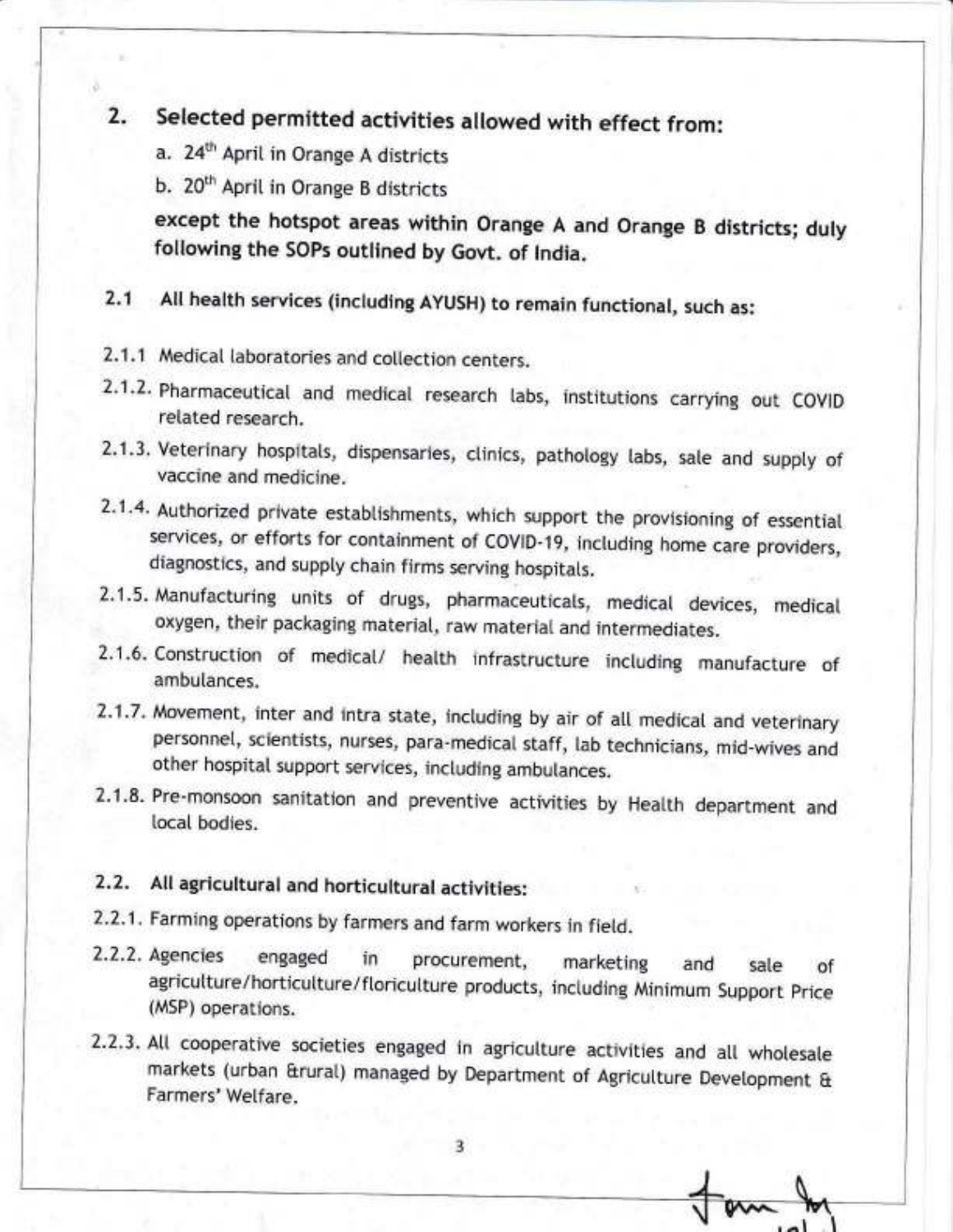- 2.2.4. Shops of agricutture machinery, its spare parts (inctuding its supply chain) and repairs.
- 2.2.5. Custom Hiring Centers (CHC) retated to farm machinery.
- 2.2.6. Manufacturing, distribution and retail of fertilizers, pesticides, seeds, organic manure including compost.
- 2.2.7. Movement, inter and intra state, of harvesting and sowing retated machines combined harvester and other agricutture/ horticulture imptements.
- 2.2.8. Manufacture and movement of processed agriculture produce and kinds of cooking oit inctuding coconut oi[.
- 2.2.9. Movement, inter and intra state, of fruits and vegetabtes.
- 2.2.10 , Local processing/value addition units in respect of agricutture produces and food grains including rice mills.
- 2.2.11. Pre-monsoon preparations for farming.
- 2.2.12. Collection, harvesting and processing of Minor Forest Produce (MFP)/Nor Timber Forest Produce (NTFP) by scheduted tribes and other forest dwetters in forest areas.

#### 2.3. Fisheries:

- 2.3.1. Operations of the fishing (marine and inland)/ aquacutture industry, inctuding feeding & maintenance, harvesting, processing, packaging, cotd chain, sale and marketing.
- 2.3.2. Hatcheries, feed ptants, commercial aquaria.
- 2.3.3. Movement of fish/ shrimp and fish products, fish seed/ feed and workers for atl these activities.

#### 2.4. Plantations:

- 2.4.1. Operations of tea, coffee, cardamom and rubber ptantations with a maximum of 50% workers.
- 2.4.2. Processing, packaging, sate and marketing of tea, coffee, cardamom, rubber and cashew, with maximum of 50% workers.
- 2.4.3. Bamboo, coconut, arecaunt, cocoa, spices ptantation and their harvesting, processing, packaging, sale and marketing.

Λ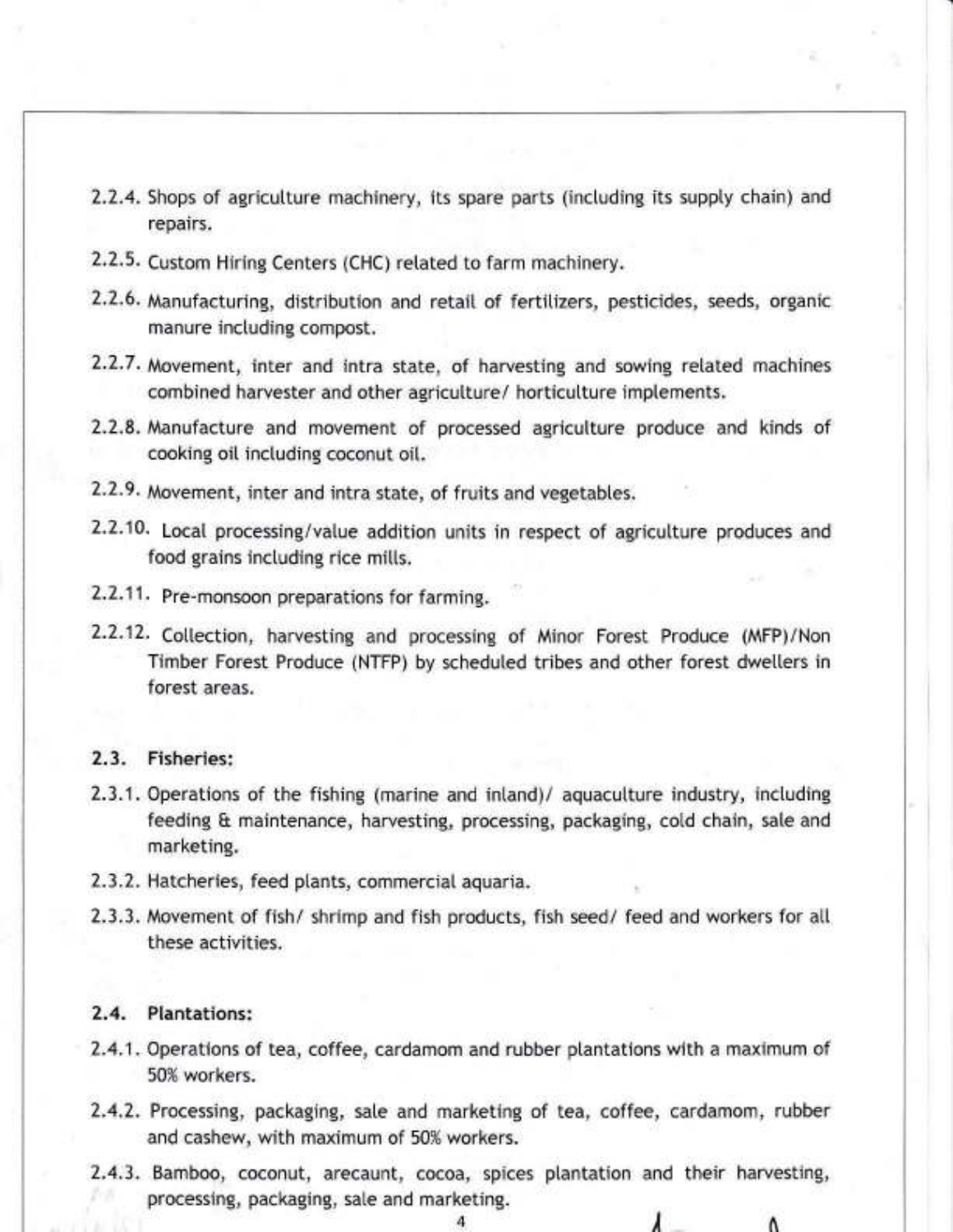#### 2.5. Animal husbandry:

- 2.5.1. Collection, processing, distribution and sale of milk and milk products by milk processing plants, including transport and supply chain.
- 2.5.2. Operation of animal husbandry farms including poultry farms & hatcheries and live stock farming activity.
- 2.5.3. Animal feed manufacturing and feed plants, including supply of raw material, such as maize and soya.
- 2.5.4. Operation of animal shelter homes.
- 2.5.5. Movement of poultry/poultry products.

#### 3. Financial sector:

- 3.1. Reserve Bank of India (RBI) and RBI regulated financial markets and entities like NPCI, CCIL, payment system operators and stand alone primary dealers, financial institutions of Govt. of Kerala and Cooperative banks.
- 3.2. Bank branches and ATMs, IT vendors for banking operations, Banking Correspondents (BCs), ATM operation and cash management agencies.
- 3.3. Bank branches are allowed to work as per normal working hours till disbursal of DBT cash transfers is complete.
- 3.4. Local administration to provide adequate security personnel at bank branches and BCs to maintain social distancing, law and order and staggering of account holders.
- 3.5. Securities and Exchange Board of India SEBI, and capital and debt market services as notified by the SEBI.
- 3.6. Insurance Regulatory and Development Authority (IRDAI) and Insurance Companies.
- 3.7. Non-Banking financial institutions (NBFCs) including Housing Finance Companies (HCFs) and Micro Finance Institutions (NBFC-MFIs) with bare minimum staff.

5

3.8. Cooperative Credit Societies.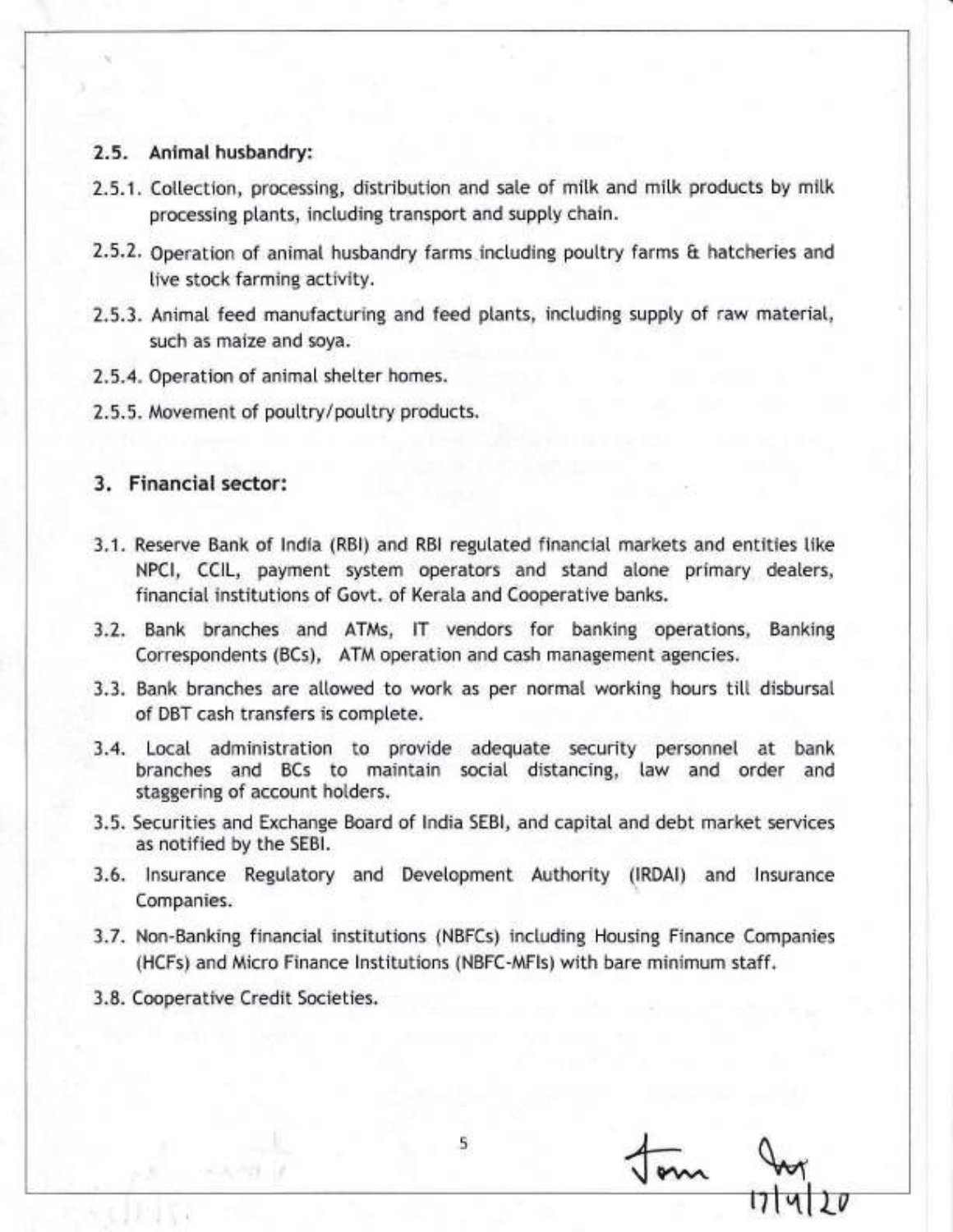#### Social sector:

- 4.1. Operation of homes for children/ disabled/ mentally challenged/ senior citizens/ destitute/ women/ widows.
- 4.2. Observation homes, after care homes and places of safety for juveniles.
- 4.3. Disbursement of social security pensions, such as otd age/ widow/ freedom fighter pensions; pension and provident fund services provided by Emptoyees Provident Fund Organization (EPFO).
- 4.4. Operation of Anganwadis distribution of food and nutritional items once in <sup>15</sup> days at the doorsteps of beneficiaries, such as children, women and lactating mothers. Beneficiaries will not attend the Anganwadis.

#### 5. Online teaching/ distance learning to be encouraged:

- 5.1. Att educational, training, coaching institutions and simitar other estabtishments will remain closed.
- 5.2. However, these estabtishments are expected to maintain the academic schedute through ontine teaching.
- 5.3. Maximum use of Doordarshan (DD) and other educational channels may be made for teaching purposes.
- 6. MGNREGA and Ayyankali Emptoyment Guarantee Scheme works to be allowed:
- 6.1. With strict imptementation of social distancing and face mask.
- 6.2. Priority to be given to irrigation and water conseryation works.
- 6.3. Other Central and State sector schemes in irrigation, water conservation and afforestation sectors may also be allowed to be implemented and suitably dovetaited with MGNREGA works.
- 6.4. Not more than 5 unskilled labourers in a team.

)  $\sqrt{8}m \,$ 01| ا3|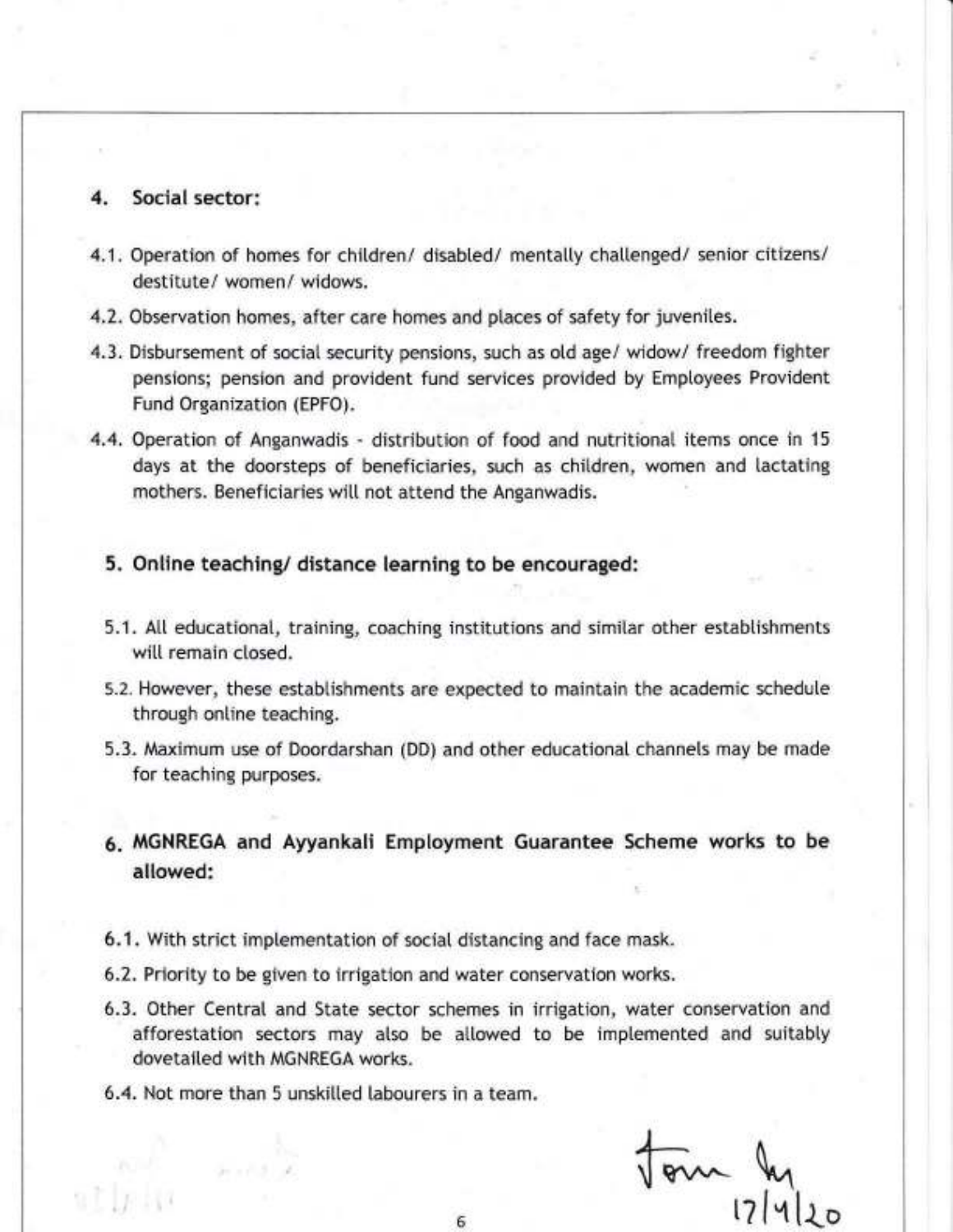#### Z. Public utilities:

- 7.1. Operations of oit and gas sectors inctuding refining, transportation, distribution, storage and retail of products, such as petrot, dieset, kerosene, CNG, LPG, PNG etc.
- 7.2. Generation, transmission and distribution of power.
- 7.3. Postal services, inctuding post offices.
- 7.4. Operations of utitities in water, sanitation and waste management sectors inctuding garbage cottection by locaI bodies or agencies authorized by Government for that purpose.
- 7.5. Operation of utitities providing tetecommunications and internet services.
- 7.6. Akshaya centers.
- 8. Movement-loading/ unloading of goods/ cargo (inter and intra state) are allowed as under:
- 8.1. All goods traffic will be allowed to ply.
- 8.2. Operations of raitways, transportation of goods and parcel trains
- 8.3. Operations of airports and related facilities for air transport for cargo movement, retief and evacuation.
- 8.4. Operations seaports and Inland Container Depots (ICDs) for cargo, transport, inctuding authorized custom clearing and forwarding agents.
- 8.5 Operations of Land Ports for cross land border transportation of essential goods, including petroleum products and LPG, food products and medical supplies.
- 8.6. Movement of all trucks and other goods/ carrier vehicles with two drivers and one helper subject to the driver carrying a valid driving license; empty truck/ vehicle will be allowed to ply after the delivery of goods.
- 8.7. Shops for truck repairs and dhabas on highways.
- 8.8. Movement of staff and contractual labour for operations of railways, airports/ air carriers, seaports/ ships/ vessets, land ports and lCDs are atlowed on passes issued only by the District Collectors/District Police Chiefs on the basis of authorizations issued by the respective designated authority of the railways, airports, seaports, land ports and ICDs. The passes issued would be honored up to the final destination specified in the pass.

7

m  $17 |4|$ 20

-\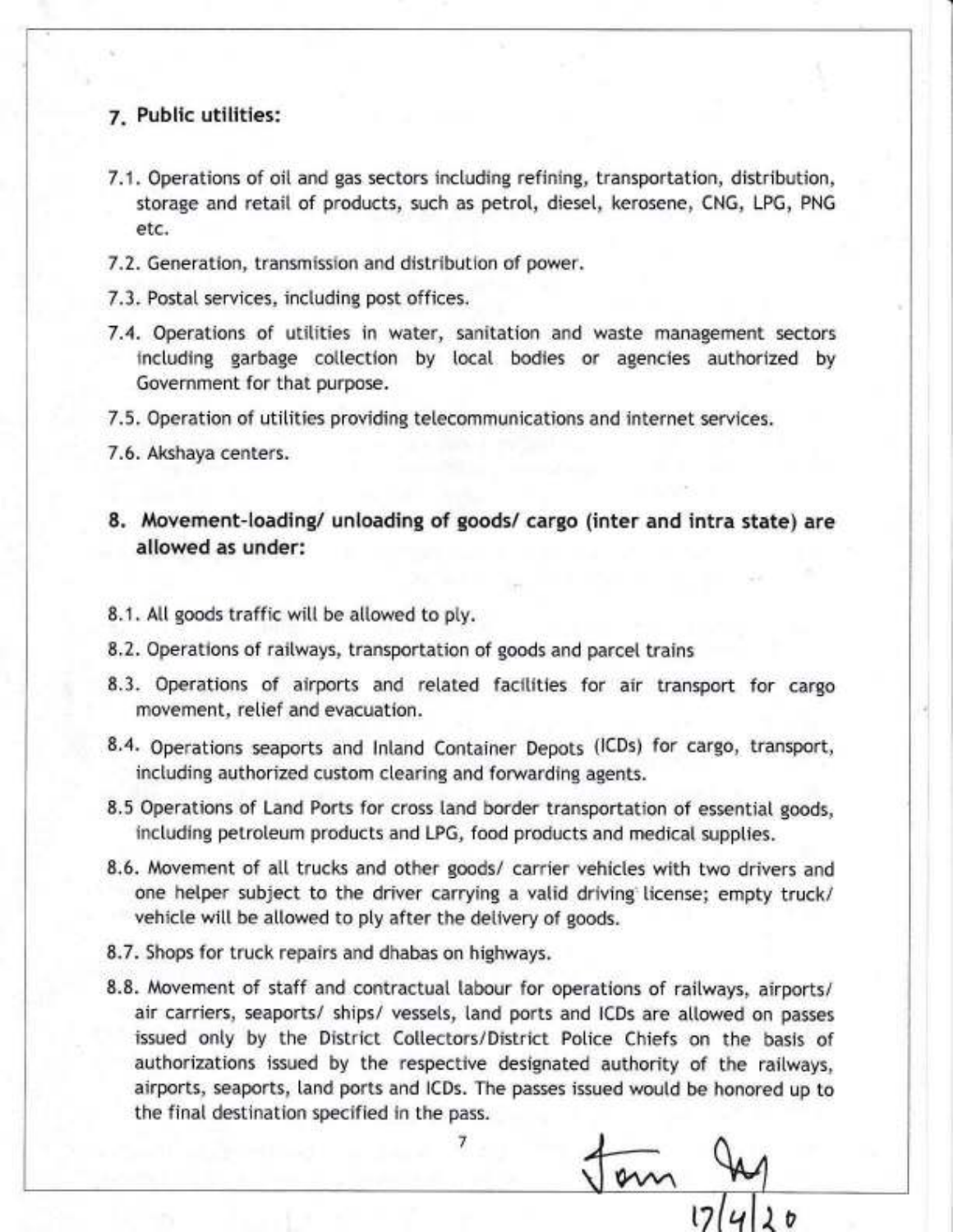## 9. Supply of essential goods is allowed, as under:

- 9.1. All facilities in the supply chain of essential goods, whether involved in manufacturing, wholesale or retail of such goods through local stores, large brick and mortar stores or e-commerce companies shoutd be altowed to operate, ensuring strict social distancing without any restriction on their timing of opening and closure.
- 9.2. Shops inctuding smatl single shops setting essential goods and carts, inctuding ration shops under PDS, deating with food and groceries, hygiene items, fruits and vegetables, dairy and milk booths, poultry, meat and fish, animal feed and fodder etc, will be allowed to operate, ensuring strict social distancing from 7 a.m. to 7 p.m.
- 9.3. District authorities may encourage and facilitate home delivery to minimize the movement of individuals outside their homes.
- 10. Commercial and private establishments, as listed below, witl be allowed to operate:
- 10.1. Print and electronic media inctuding broadcasting, DTH and cable services.
- 10.2. lT and lT enabted services, with up to 50% staff strength.
- 10.3. Data and catl centers for Government activities onty.
- 10.4. E-commerce companies. Vehictes used by e-commerce operators witt be atlowed to ply with necessary permissions.
- 10.5. Courier services.
- 10.6. Cotd storage and warehousing services, inctuding at ports, airports, raitway stations, container depots, individual units and other links in the logistics chain.
- 10.7. Private security services and facitities, management services for maintenance and upkeep of office and residential comptexes.
- 10.8. Hotets, home stays, lodges and motets, which are accommodating tourists and persons stranded due to lockdown, medicat and emergency staff, air and sea crew.
- 10.9. Estabtishments used/ earmarked for quarantine facitities.
- 10.10. Services provided by setf-emptoyed persons, such as etectricians, lT repair peopte, ptumbers, motor mechanics, and carpenters, home nurses, domestic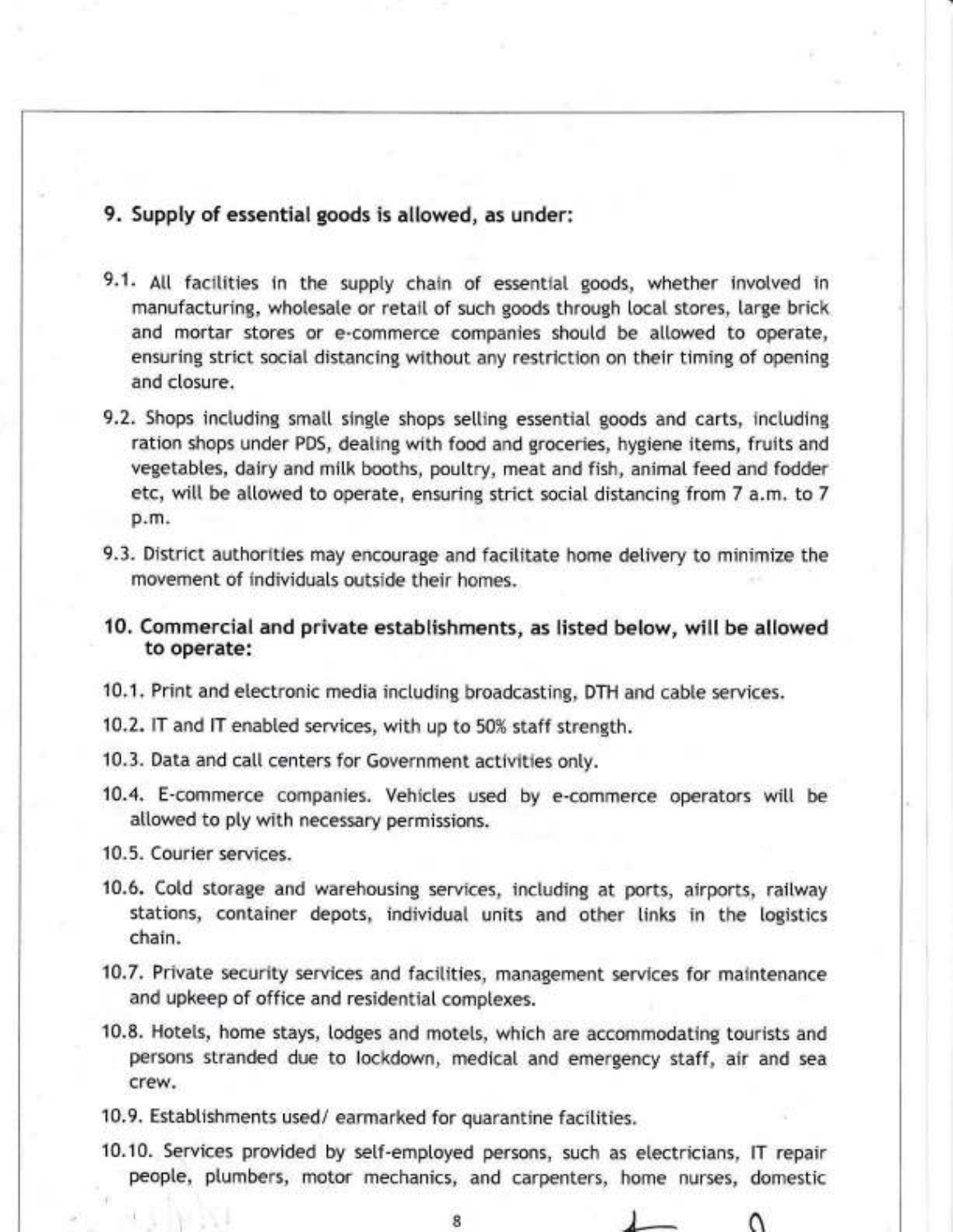helpers etc

- 10.11. Local workshops, repair shops for electrical/electronic gadgets and machines
- 10.12. Sale and movement of construction materials (civil and electrical)
- 10.13. Barber shops (No cosmetics/beauty therapies) on Saturday and Sunday, without AC. Only 2 people to wait at a time.
- 10.14. Restaurants: Dine-in till 7 p.m. and take away till 8 p.m.

#### 11. Industries/ Industrial Establishments (both Government and private), as listed below, will be allowed to operate:

- 11.1. Drug manufacturing including ayurveda drugs.
- 11.2. Manufacturing and other industrial establishments with access control in Special Economic Zone (SEZs) and Export Oriented Units (EoUs), industrial estates and industrial townships. These establishments will make arrangements for stay of workers within their premises and / or adjacent buildings as far as possible. The transportation of workers to work place will be arranged by the employers in dedicated transport by ensuring social distancing.
- 11.3. Manufacturing units of essential goods, including drugs, pharmaceuticals, medical devices, their raw material and intermediates.
- 11.4. Food processing industries.
- 11.5 Production units, which require continuous process, and their supply chain, especially cement, steel and fertilizers.
- 11.6. Manufacturing of IT hardware.
- 11.7. Mines and mineral production, their transportation, supply of explosives and activities incidental to mining operations, quarrying.

9

- 11.8. Manufacturing units of packaging material.
- 11.9. Textile industries with staggered shifts and social distancing.
- 11.10. Brick kilns
- 11.11. Rubber sourcing and processing.
- 11.12. Cashew, coconut, coconut oil, coir, khadi industries.
- 11.13. All MSME units.
- 11.14. Notebook making units.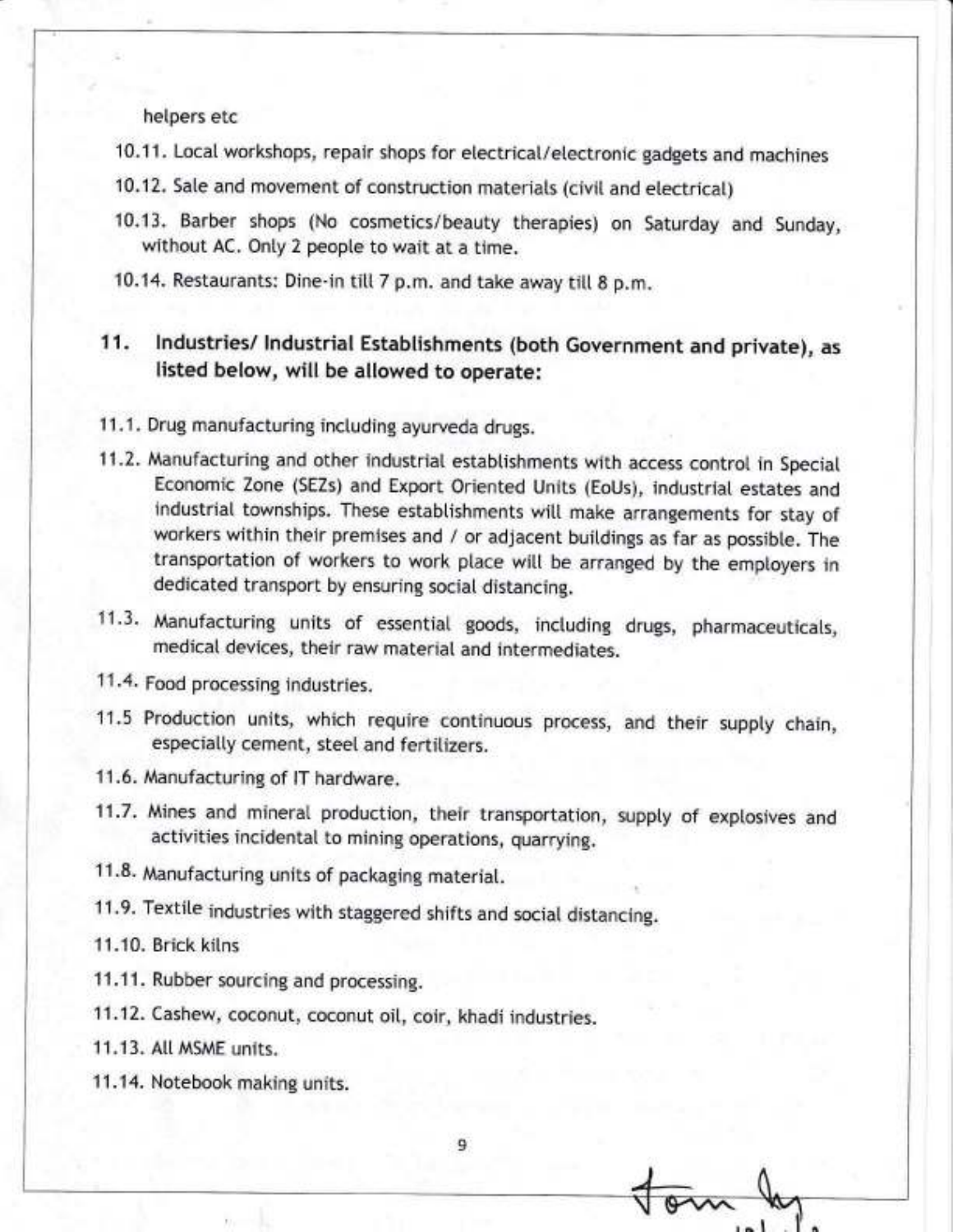#### 12. Construction activities, listed as below, will be allowed to operate:

- 12.1. Construction of roads, irrigation projects, buildings and atl kinds of industrial projects, inctuding MSMEs in rural areas, inctudes, water suppty and sanitation; laying/erection of power transmission lines and laying of tetecom optical fiber and cable along with related activities and construction of renewable energy projects.
- 12.2. Social distancing and personal sanitation measures shall be strictly followed and will be the duty of the employer to ensure this. No person with symptoms like fever, cough etc shatl be engaged for work. Heatth check up of migrant workers will be the responsibility of the contractor or employer, as the case may be.
- 12.3. Onty minimum labourers to carry out the essential work shatt be employed in the work sites. Migrant labourers witt be emptoyed wherever possible to enhance their livelihood.
- 13. Movement of persons is allowed in the following cases:
- 13.1. Movement of private vehicles will be restricted with odd-even scheme on alternate days. Vehicles with odd numbers will be permitted on Mondays, Wednesdays & Fridays. Vehicles with even numbers will be allowed on Tuesdays, Thursdays and Saturdays. The exemption from the odd and even scheme woutd be only for critical services and emergency operations. Lady drivers travelling solo or with dependents are exempted from this restriction. In all such cases, two passengers besides the private vehicle driver can be permitted in the backseat, in case of four-wheeters; however, in case of two-wheeters, onty the driver of the vehicle is to be permitted. Pillion is allowed if it is family member.
- 13.2. All personnel travelling to place of work and back in the exempted categories, as per the instructions of the State/ local authority.
- 13.3. Bus travel for short distance within a city or town may be permitted subject to a strict discipline as follows:
- 13.3.1. No standing passenger witt be atlowed.
- 13.3.2. All passengers must wear masks.
- 13.3.3. Hand sanitizers shoutd be provided to the passengers as they enter the buses/vans.
- 13.3.4. Total distance- not more than 50 to 60 kms at a stretch, timited to within the district.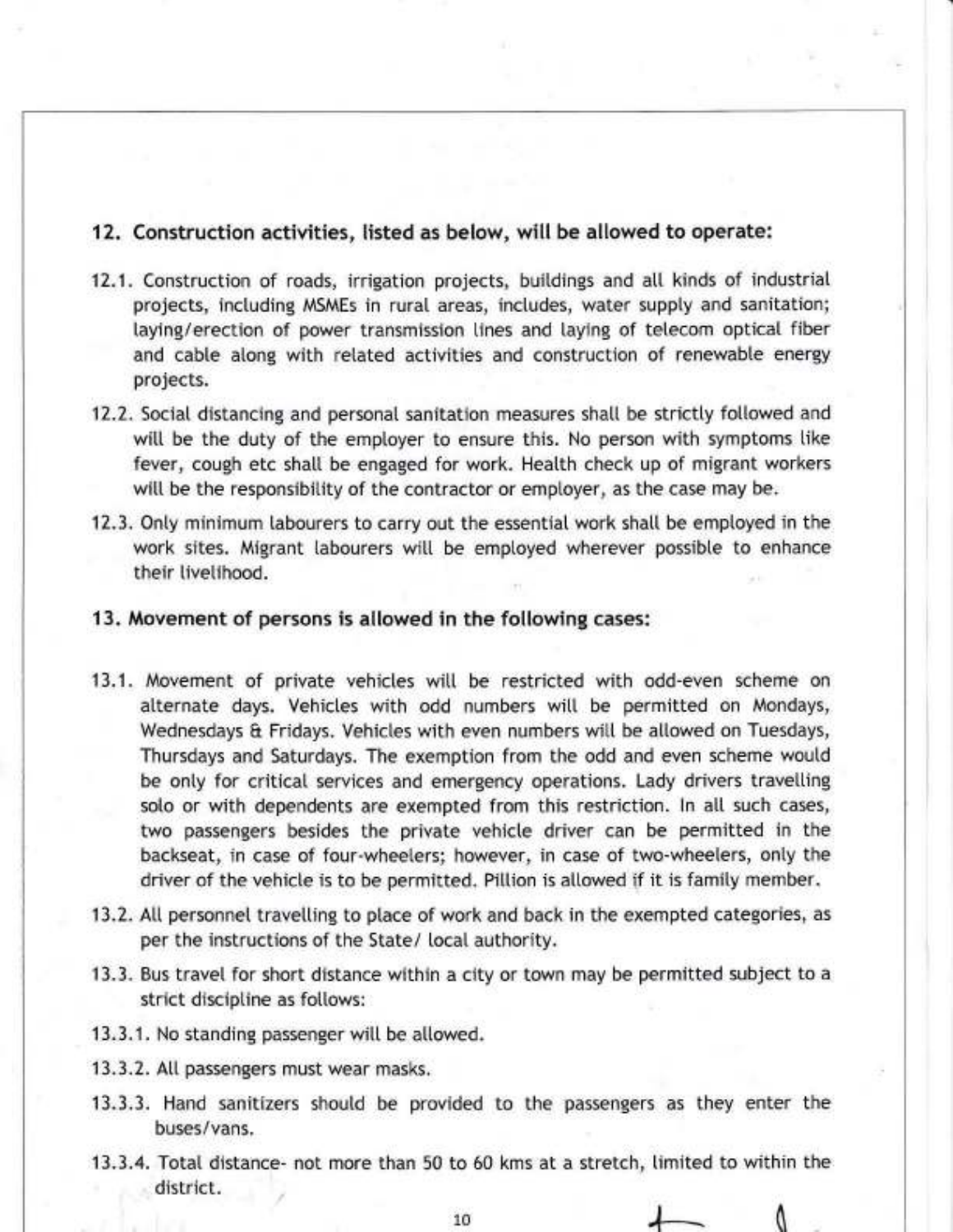13.3.5. In a 3 seater row, the middle seat has to be left vacant and in a 2 seater row one seat has to be teft vacant

#### 14. Offices of the State Government, autonomous bodies and local governments will remain open, as mentioned below:

- 14.1. Health, Police, home guards, civil defence, fire and emergency services, disaster management, prisons, tegat metrotogy department, inctuding Iicensees and municipal and panchayat services will function without any restrictions.
- 14.2. All other departments of State Governments to work with restricted staff. Class 1 & 2 officers shat[ attend in futt strength. Group 3 & 4 wi[[ attend up to 33% of strength, as per requirement to ensure social distancing. However, detivery of public services shall be ensured, and necessary staff will be deployed for such purpose.
- 14.3. District administration and treasury inctuding fietd offices of the Accountant General witl function with restricted staff. However, delivery of pubtic services shall be ensured, and necessary staff will be deployed for such purpose.
- 14.4. Resident Commissioner of State, in New Dethi, only to the extent of coordinating COVID-19 related activities and internal kitchen operations.
- L4.5. Forest offices: staff/workers required to operate and maintain zoo, nurseries, wildlife, fire-fighting in forests, watering plantations, patrolling and their necessary transport movement.
- 14.6. All cooperative societies with less than 33% employees.
- 14.7. Panchayat, village offices will remain operational with 35% strength.
- 14.8. Att Government offices shatl continue to work for 5 days a week (Monday-Friday) till further orders.

15. ln Green category districts, all activities (except the following) wilt be permitted after 20<sup>th</sup> April, duly following the SOPs outlined by Govt. of India

## Restricted activities:

15.1. Att domestic and international air travel of passengers, except for movement, inter and intra State of all medical and veterinary personnel, scientists, nurses, para-medical staff, lab technicians, mid-wives and other hospital support services, including ambutances and for security purposes.

 $11$   $\downarrow$  om  $\downarrow$